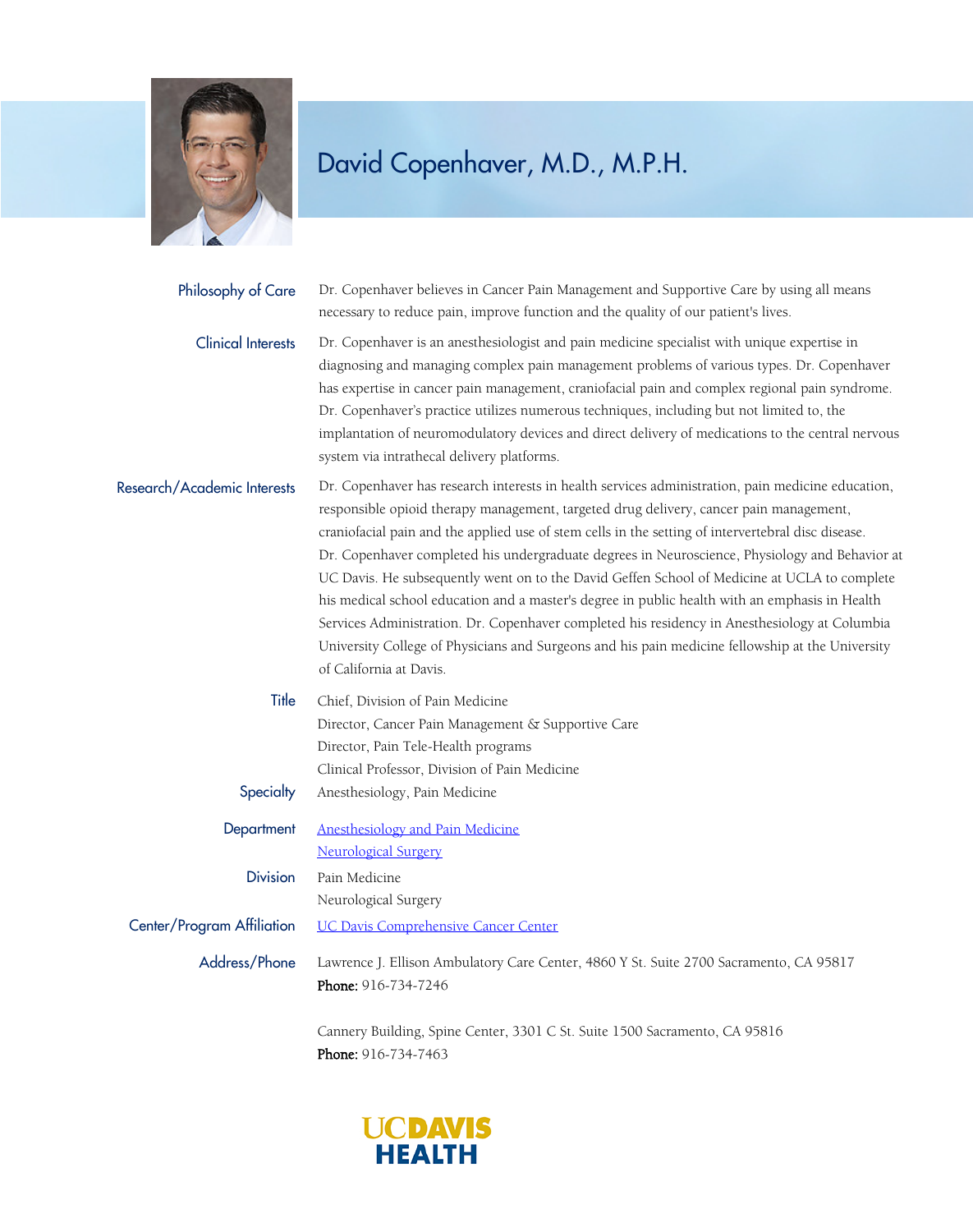

| <b>Additional Phone</b>           | Physician Referrals: 800-4-UCDAVIS (800-482-3284)                                                                                                                                                                                                                                                                                                                                                                                                                                                                                         |
|-----------------------------------|-------------------------------------------------------------------------------------------------------------------------------------------------------------------------------------------------------------------------------------------------------------------------------------------------------------------------------------------------------------------------------------------------------------------------------------------------------------------------------------------------------------------------------------------|
| Languages                         | Spanish                                                                                                                                                                                                                                                                                                                                                                                                                                                                                                                                   |
| Education                         | M.D., David Geffen School of Medicine - UC Los Angeles, Los Angeles CA 2005<br>M.P.H., Health Services Administration, Jonathan Fielding School of Public Health at UCLA, Los<br>Angeles CA 2005<br>B.S./B.A., UC Davis, Davis CA 1997/1998                                                                                                                                                                                                                                                                                               |
| <b>Internships</b>                | Internal Medicine, David Geffen School of Medicine at UCLA, Los Angeles CA 2005-2006                                                                                                                                                                                                                                                                                                                                                                                                                                                      |
| Residency                         | Anesthesiology, Columbia University - New York Presbyterian, Manhattan NY 2006-2009                                                                                                                                                                                                                                                                                                                                                                                                                                                       |
| <b>Fellowships</b>                | Pain Medicine, UC Davis Medical Center, Sacramento CA 2009-2010                                                                                                                                                                                                                                                                                                                                                                                                                                                                           |
| <b>Board Certifications</b>       | American Board of Anesthesiology - Diplomate<br>American Board of Anesthesiology, Pain Medicine                                                                                                                                                                                                                                                                                                                                                                                                                                           |
| <b>Professional Memberships</b>   | Cancer Pain Research Consortium<br>International Association for the Study of Pain<br>North American Neuromodulation Society                                                                                                                                                                                                                                                                                                                                                                                                              |
| <b>Honors and Awards</b>          | Sacramento Magazine's Top Doctors, 2017, 2018, 2019, 2020, 2021<br>Recognition of Excellent Care, UC Davis Health, 2017<br>Outstanding Teacher of the Year UC Davis Pain Medicine 2011-2014<br>Gary Collins Fellow Teacher of the Year Award UC Davis, 2010<br>Sara C. Armstrong Award for Compassionate Care, UC Davis Health, 2010                                                                                                                                                                                                      |
| <b>Select Recent Publications</b> | Team Captain of the Year, Columbia University Anesthesiology, 2009<br>Servis M, Fishman SM, Wallace MS, Henry SG, Ziedonis D, Ciccarone D, Knight KR, Shoptaw S,<br>Dowling P, Suchard JR, Shah S, Singh N, Cedarquist LC, Alem N, Copenhaver DJ, Westervelt M,<br>Willis BC. Responding to the Opioid Epidemic: Educational Competencies for Pain and Substance<br>Use Disorder from the Medical Schools of the University of California. Pain Med. 2020 Dec 14:<br>pnaa399. doi:10.1093/pm/pnaa399. Epub ahead of print. PMID:33316051. |

Fishman SM, Copenhaver D, Lorenzen K, Schlingmann E, Chung C. UC Davis Train-the-Trainer Primary Care Pain Management Fellowship: Addressing the Pain Management Education

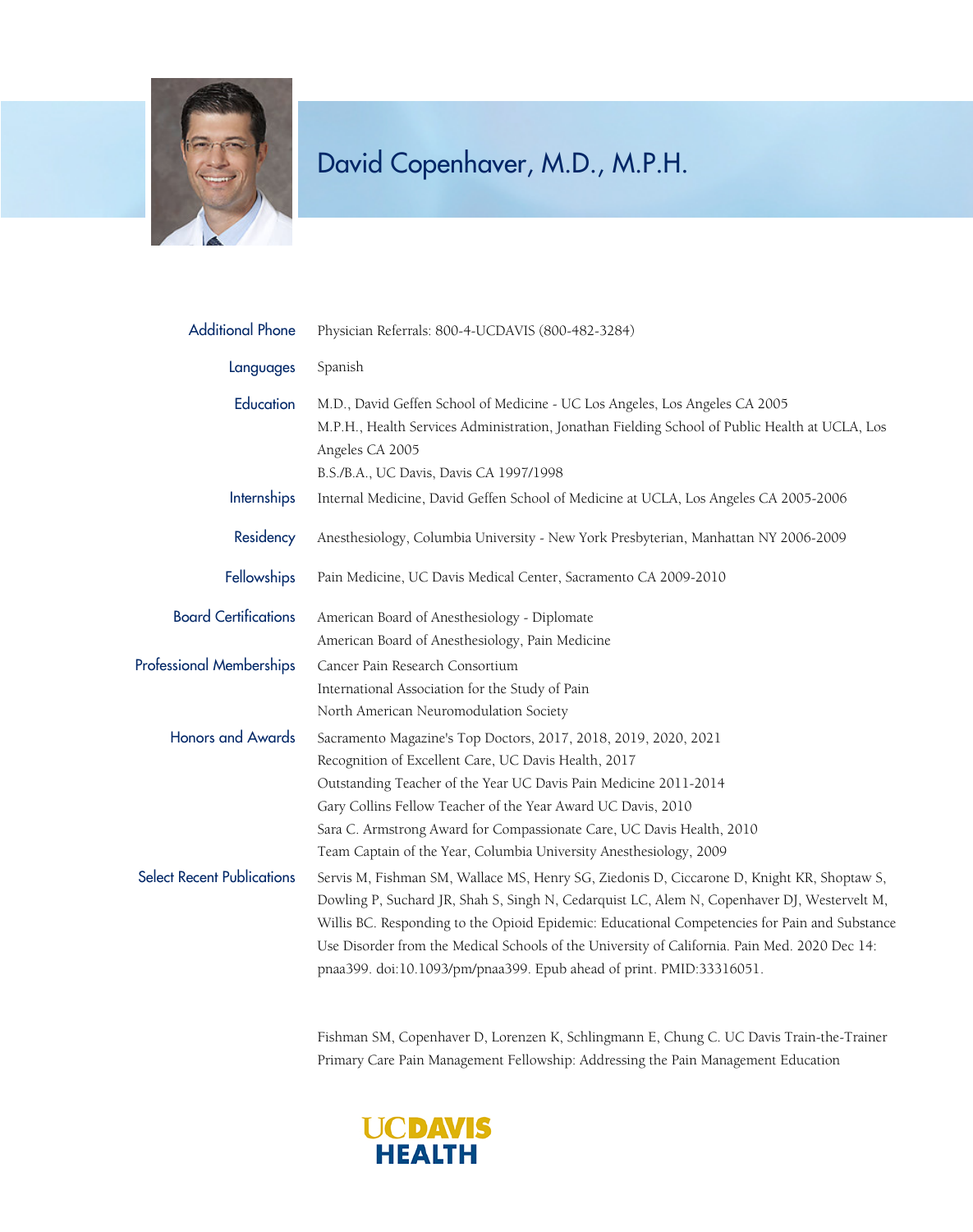

Gap. Acad Med. 2020 Jun 23. doi:10.1097/ACM.0000000000003554. Epub ahead of print. PMID: 32590468.

Fishman SM, Copenhaver D, Mongoven JM, Lorenzen K, Schlingmann E, Young HM. Cancer pain treatment and management: an interprofessional learning module for prelicensure health professional students. MedEdPORTAL. 2020;16:10953. doi:10.15766/mep\_2374-8265.10953.

Singh N, Nielsen AA, Copenhaver DJ, Sheth SJ, Li CS, Fishman SM. Advancing Simulation-Based Education in Pain Medicine. Pain Med. 2018 Sep 1;19(9):1725-1736. doi:10.1093/pm/pnx344. PMID:29490076.

Copenhaver DJ, Karvelas NB, Fishman SM. Risk Management for Opioid Prescribing in the Treatment of Patients With Pain From Cancer or Terminal Illness: Inadvertent Oversight or Taboo? Anesth Analg. 2017 Nov;125(5):1610-1615. doi:10.1213/ANE.0000000000002463. PMID: 29049111.

Solberg J, Copenhaver D, Fishman SM. Medial branch nerve block and ablation as a novel approach to pain related to vertebral compression fracture. Curr Opin Anaesthesiol. 2016 Oct;29 (5):596-9. doi:10.1097/ACO.0000000000000375. PMID:27548307.

Smith HS, Sheth SJ, Copenhaver DJ, Fishman SM. Radiation and Imaging Radiation Safety for the Pain Specialist. In: Bajwa ZH, Wootton R, Warfield CA. eds. Principles and Practice of Pain Medicine, 3e. McGraw Hill; 2016.

Copenhaver DJ, Prickett W, Fishman SM. Essentials, Legal and Regulatory Considerations in Opioid Prescribing Companion Book. In: Ries RK, Fiellin DA, Miller SC, Saitz R, (ed). Principles of Addiction Medicine, Wolters Kluwer Health, Inc. 2015.